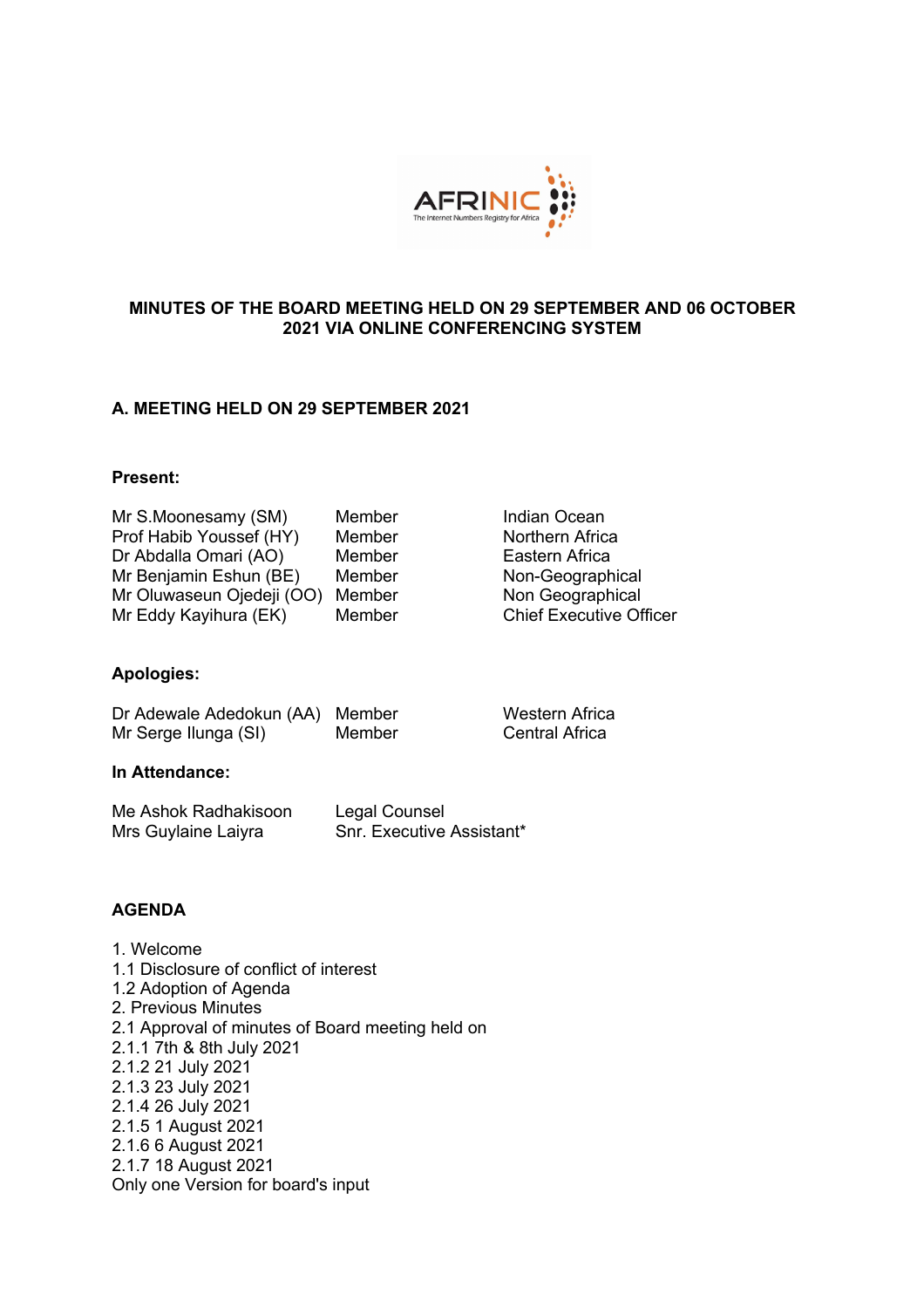2.1.8 23 August 2021 2.2 Matters Arising 3. Review of Action Items 4.0 Committees' Report 4.1 Audit Committee 4.2 Finance Committee 4.3 Remuneration Committee 4.4 Governance Committee 4.5 Reform Committee 4.6 CEO Report 4.7 Chair Update 5.0 Correspondence 5.1 - Email fron Noah Maina dated 24 Sep 2021 6.0 Letter from Competition Commission dated 13 Sep 2021 7.0 Appeal Committee 8.0 Recall Committee 9.0 Policy submitted for ratification Policy Proposal RPKI ROAs for Unallocated and Unassigned AFRINIC Address Space ", AFPUB-2019-GEN-006-DRAFT03 10.0 Casual Vacancy - South African Region Seat 11.0 Legal Strategy 12.0 AoB 13.0 Next Board Meeting

# **BUSINESS OF THE DAY**

### **1. Welcome**

The Chair welcomed the members present and opened the meeting at 09:05 UTC.

A roll call was carried out to confirm quorum.

## **1.1 Disclosure of conflict of interest**

There was no disclosure of conflict of interest.

## **1.2 Adoption of Agenda**

The agenda was adopted as circulated. Proposed HY. Seconded OO.

#### **2. Previous Minutes**

- **2.1 Approval of minutes of Board meeting held on**
- **2.1.1 7th & 8th July 2021**
- **2.1.2 21 July 2021**
- **2.1.3 23 July 2021**
- **2.1.4 26 July 2021**
- **2.1.5 1 August 2021**
- **2.1.6 6 August 2021**
- **2.1.7 18 August 2021**
- **2.1.8 23 August 2021**

The Chair advised that the content of the draft minutes need to be improved and decided to defer the approval of the minutes to the next meeting.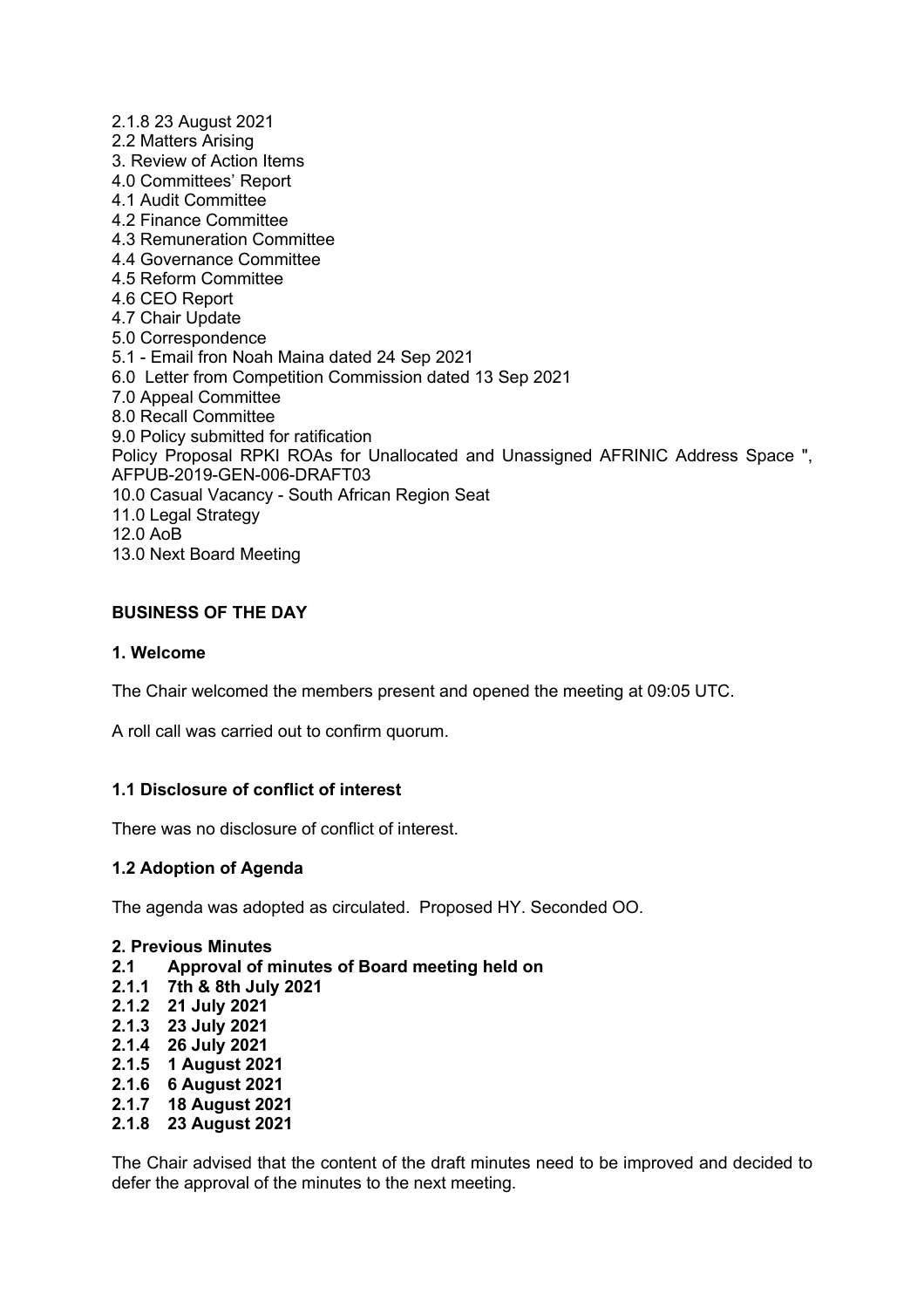### **2.2 Matters Arising**

None.

### **3. Review of Action Items**

**Action Item 202108.01:** The Management to launch a call for expression of interest within the community to select one former PDWG and one active participant of the PDWG as per the Section A - Composition of the Appeal Committee Terms of Reference Version 4. The duration of the call to be 7 days. The Board to constitute the Appeal Committee and pass the resolution via circulation.

**Status:** Action Item to be kept open

**Action item 202107.01:** The CEO and Head of Finance to follow up on the financial implications of freezing the accounts.

**Status:** Action Item to be kept open till accounts are unfreezed.

**Action Item 202107.01:** The Finance Committee to review the fees and discount policies by September 2021 and report to the Board.

**Status:** Action Item to be kept open. FINCO

**Action Item 202107.03:** The Management to provide the Audit Committee with clear timelines attached to the intended processes and targets to be achieved for the bulk whois incident. Deadline by August 2021.

**Status:** Action Item to be kept open. AUDITCO

**Action Item 202107.05:** The Remuneration Committee to review the CEO KPIs and report to the Board by 10 August 2021.

**Status:** Action Item to be kept open. REMCO

**Action Item 202106.01:** The Committees are to review their respective ToRs and submit to the Board by end of June 2021.

**Status:** Action Item to be closed. Completed

**Action Item 202106.02:** The Finance Committee to review the delegation of authority and Bank signatories; and report to the Board by end of June 2021.

**Status:** Action Item to be kept open. FINCO

**Action Item 202106.03:** The CEO to provide a compliance report to the Board on the letter received from the Registrar of Companies / company Secretary by end of June.

**Status:** Action Item to be closed. Completed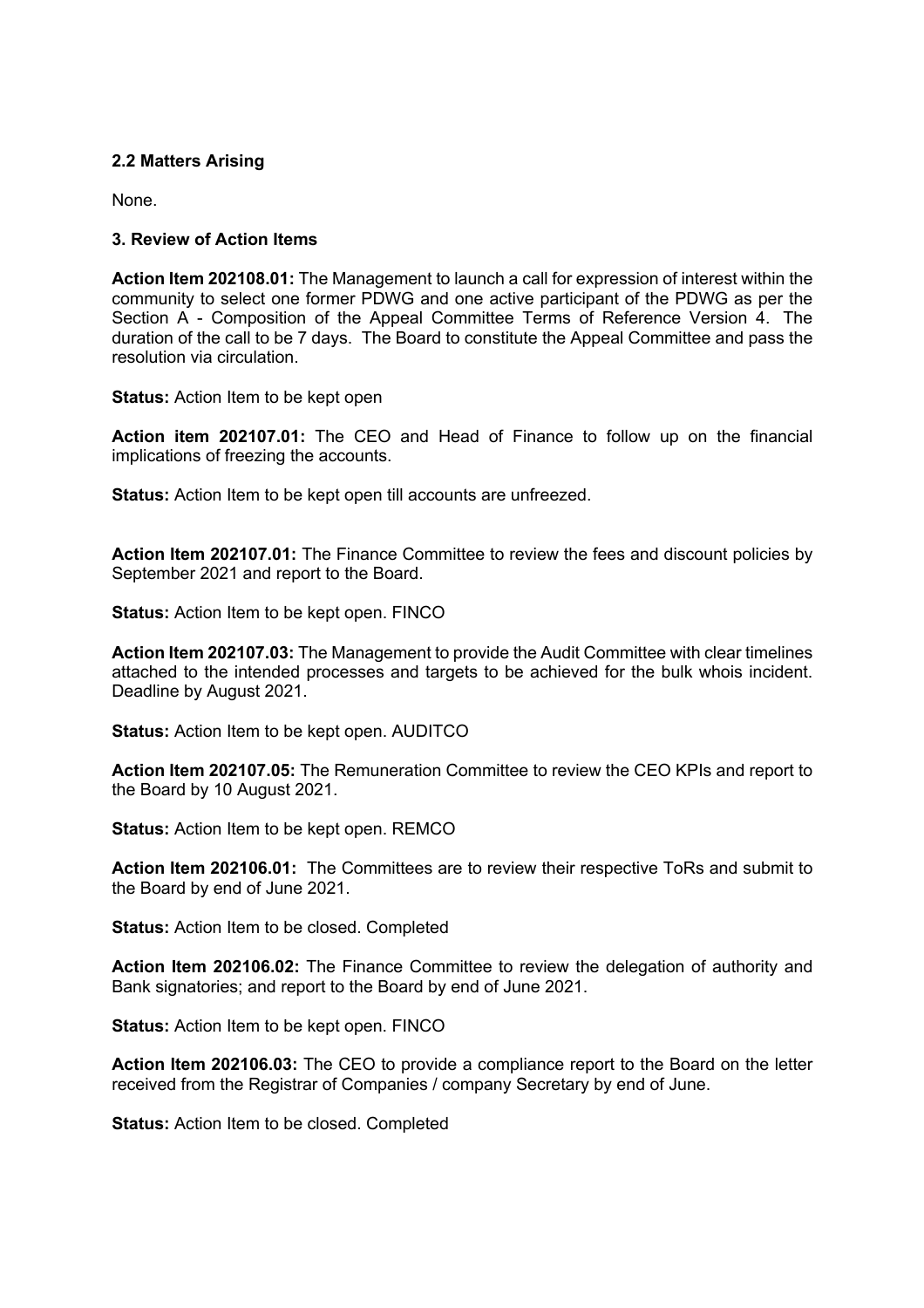**Action Item 202105.01**: The Audit Committee to meet with the Management and the external auditor on the Customer Service Report. The Committee to report back to the Board end of July 2021.

**Status:** Action Item to be kept open. AUDITCO

**Action Item 202101.01 :** The Audit Committee to follow-up on the recommendations made on the FIRE Programme Audit Report. Deadline end of February 2021.

**Status:** Action Item to be kept open. AUDITCO

**Action Item 202012.01:** The Finance Committee to review the Reserve Policy as per resolution 201801.60 and report back to the Board by end of February 2021

**Status:** Action Item to be kept open. FINCO

**Action Item 202006.02:** The AuditCo to share the Business Continuity Plan by 17 June 20 to the Board for approval.

**Status:** Action Item to be kept open.

**Action Item 201905.04:** The CEO to review the current Travel Policy. The Remuneration Committee to oversee the implementation and report to the Board

**Status:** Action Item to be kept open. REMCO

#### **4.0 Committees' Report 4.1 Audit Committee**

The Board took note of the report of the Audit Committee.

The Committee recommended the approval of the draft Terms of Reference.

#### **Resolution 202110.634**

WHEREAS the Audit Committee has reviewed its Terms of Reference RESOLVED to approve the Terms of Reference as recommended by the Audit Committee.

Proposed BE. Seconded HY. Resolution passed unanimously. VOTE YES = OO SM BE EK HY AA VOTE NO = none Abstention = none

*The Board took a break at 10:55 UTC and resumed at 11: 40 UTC.*

#### **4.2 Finance Committee**

The Board took note of the report of the Finance Committee.

#### **i. Staff Salaries**

[REDACTED]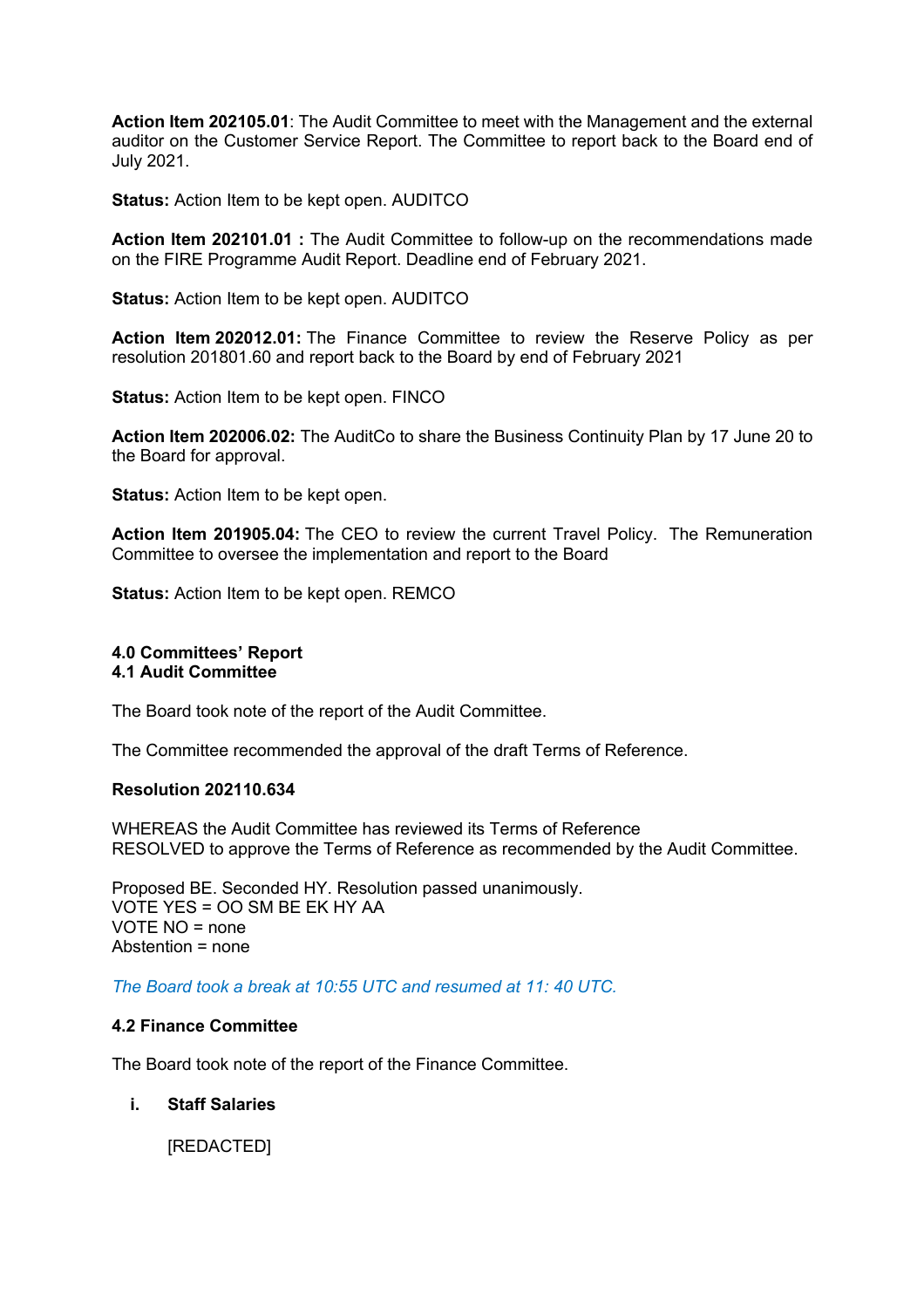### **ii. Contingency Policy**

The Board took note of the request to approve the use of the contingency fee as provisioned in the 2021 budget to settle certain legal fees.

The Board reviewed the list of legal cases filed against AFRINIC by Cloud Innovation Ltd and the related cost / fee that is being charged by the different lawyers and attorneys which are part of AFRINIC Legal Team.

After discussion, the Board resolved to allocate the fund as per the Contingency Policy.

### **Resolution 202110.633**

**WHEREAS** on 10 June 2020, the Board of Directors approved a Contingency Policy to cater for non-budgetary items pertaining to unforeseen events and expenses;

WH**EREAS**, the Board of Directors is aware of the existing number of cases involving AFRINIC and that its legal team has been strengthened to enhance its prospect of successfully defending the said cases;

**RESOLVED THAT** the Board authorises the allocation of the sum of USD 85, 000 from the said Contingency Policy to meet the legal costs viz the invoices from Dentons (Mauritius) and Bhuckory Chambers, and any subsequent legal fees".

Proposed EK Seconded AO. Resolution passed. VOTE YES = OO EK AO HY SM BE VOTE NO = None VOTE ABSTENTION = None

*The Chair adjourned the meeting at 14:57 UTC and the meeting to resume on Wednesday 6 October 2021 to transact the remaining Agenda Items. Proposed HY Seconded EK .*

## **B. MEETING HELD ON 6 OCTOBER 2021**

### **Present:**

| Mr S.Moonesamy (SM)       | Member |
|---------------------------|--------|
| Prof Habib Youssef (HY)   | Member |
| Mr Benjamin Eshun (BE)    | Member |
| Mr Oluwaseun Ojedeji (OO) | Member |
| Dr Adewale Adedokun (AA)  | Member |
| Mr Eddy Kayihura (EK)     | Member |

**Apologies:**

| Dr Abdalla Omari (AO) | Membe |
|-----------------------|-------|
| Mr Serge Ilunga (SI)  | Membe |

Indian Ocean **Northern Africa** Non-Geographical Non Geographical Western Africa Chief Executive Officer

er **Eastern Africa** er **Central Africa** 

**In Attendance:**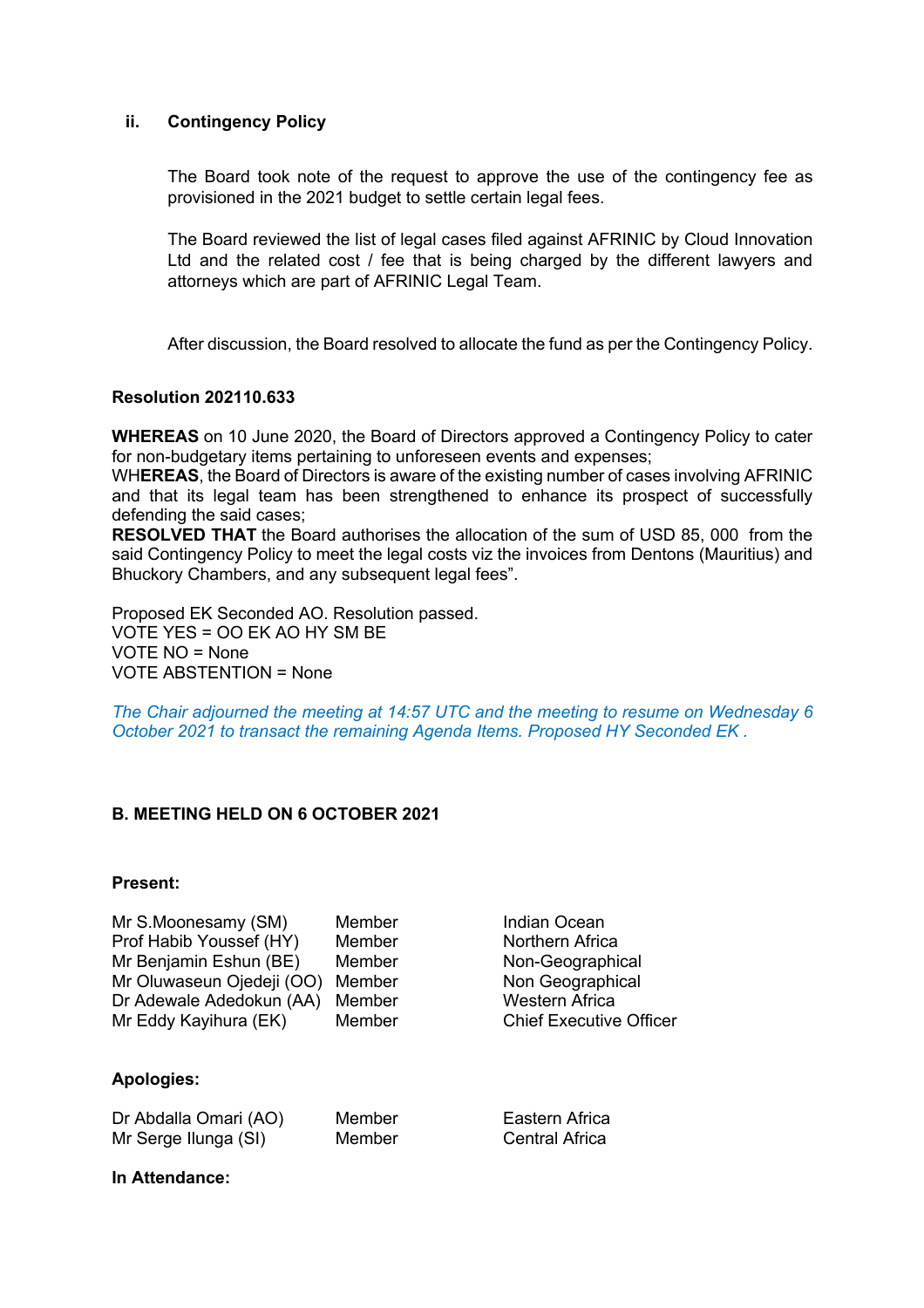Me Ashok Radhakisoon Legal Counsel Mrs Guylaine Laiyra Snr. Executive Assistant\*

# **BUSINESS OF THE DAY**

The Chair welcomed the members present and opened the meeting at 09:05 UTC.

A roll call was carried out to confirm quorum.

## **Disclosure of conflict of interest**

There was no disclosure of conflict of interest.

## **4.2 Finance Committee [ Continued ]**

## **iii. External Communications**

The Board took note of the Board Paper with regards to the reinforcement of AFRINIC Communications Team and to contract the services of an external consultant Eclipse Communications and commented about the high cost

### **iv. Financial Status as at September 2021**

The Board took note of the financial status of AFRINIC as at September 2021 and the different funds received as donation.

## **v. Terms of Reference**

The Finance Committee recommended the approval of its revised Terms of Reference.

#### **Resolution 202110.635**

WHEREAS the Finance Committee has reviewed its Terms of Reference RESOLVED to approve the Terms of Reference as recommended by the Finance Committee.

Proposed AA. Seconded EK. YES Vote = AA EK SM HY BE OO Vote NO= none Abstention = none

# **vi. Opening of new bank accounts**

The Board recalled that the Legal Team advised about the possibility to open other bank accounts in Mauritius and abroad; after consideration of the different options proposed by Management, the Finance Committee recommended that the bank accounts be opened by 1<sup>st</sup> November 2021.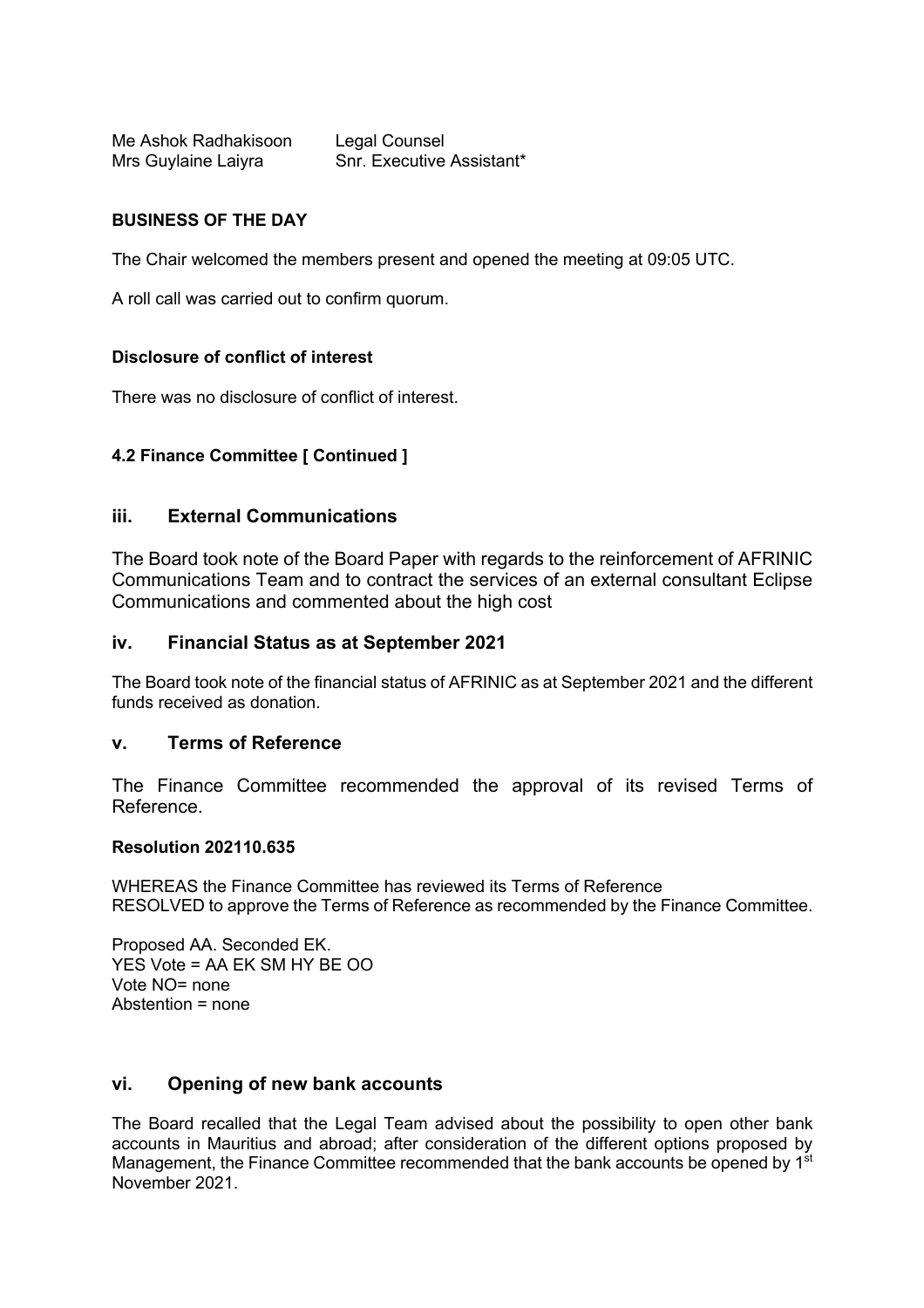After discussion, the Board resolved as follows:

# *Resolution 202110.636, Resolution 202110.637, Resolution 202110.638*

*The Resolution is related to the Court Cases and not for publication. Strictly Private and Confidential.*

# **BANK A:**

### **Resolution 202110.636**

[REDACTED]

Proposed OO. Seconded EK. Resolution passed unanimously Vote YES = EK HY OO AA SM BE NO = none ABSTENTION = none

## **BANK B:**

### **Resolution 202110.637**

[ REDACTED ]

Proposed EK. Seconded HY. Resolution unanimously Vote Yes = HY EK AA BE SM OO Vote No = none Abstention = none

## **BANK C:**

#### **Resolution 202110.638**

[ REDACTED]

Proposed HY. Seconded EK. Resolution passed. VOTE Yes = HY EK BE AA SM VOTE No = None Abstention = OO

## **4.3 Remuneration Committee**

No new update. The Committee has not met yet.

## **4.4 Governance Committee**

The Board took note that the Governance Committee has finalised the AFRINIC Code of Conduct and has been submitted to the CEO for Board for approval.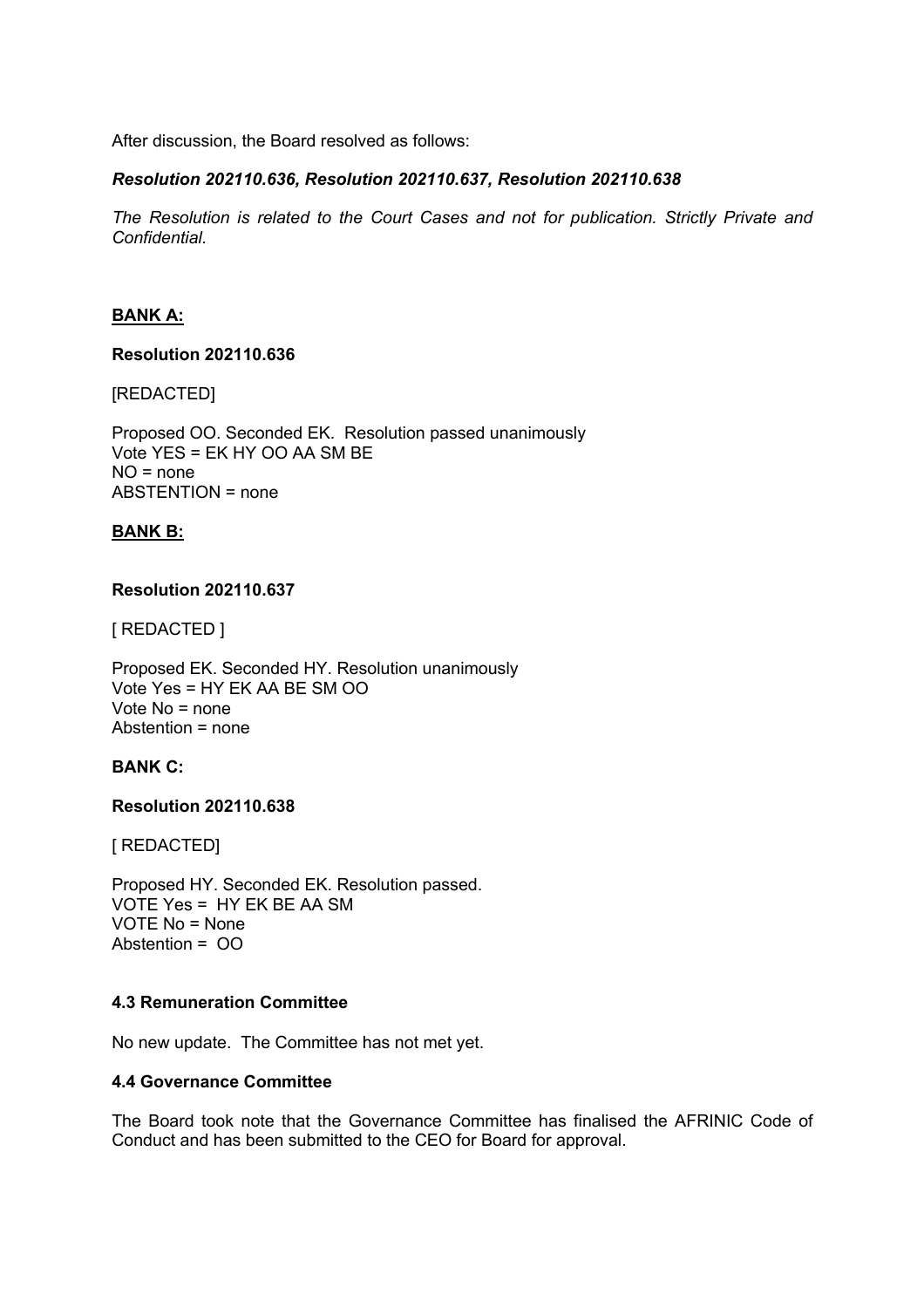### **4.5 Reform Committee**

No new update. The Committee has not met yet.

### **4.6 CEO Report**

The Board took note of the CEO report with regards to the operations as at end of September 2021. The attention of the Board was highlighted to the following among others;

- i. Update on the Legal Cases
- ii. Status of Assisted Members' Review

A total of 72 reviews have been completed as at todate, 6 are still ongoing

iii. Members' Closure

As of  $29<sub>th</sub>$  September 2021, the number of members still owing Membership stands at 109 members and the amount owed is \$194,599.71

iv. AFRINIC Code of Conduct

The Board approved the revised AFRINIC Code of Conduct as referred by the Competition Commission.

#### **Resolution 202110.639**

**WHEREAS** on 31 August 2020, the CEO solicited the assistance of the Governance Committee for the purposes of conducting a review of AFRINIC's Code of Conduct.

**WHEREAS** the Board of Directors has taken note of the outcome of the assignment carried out by the Governance Committee, moreso that it has been done after consultation with members of AFRINIC's Community.

**RESOLVED THAT** the proposed changes to AFRINIC's Code of Conduct be adopted.

PROPOSED OO. SECONDED HY. Resolution passed. VOTE YES = EK HY AO OO BE VOTE NO = none ABSTENTION = SM

## **v. Recruitment of the Chief Operations Officer and Company Secretary**

The CEO asked for an Executive Session.

*The Senior Executive Assistant and Legal Counsel left the meeting at 11:38 UTC and joined back at 12:54 UTC.*

Enter Executive Session at 11:38 UTC

Exit Executive Session at 12:54 UTC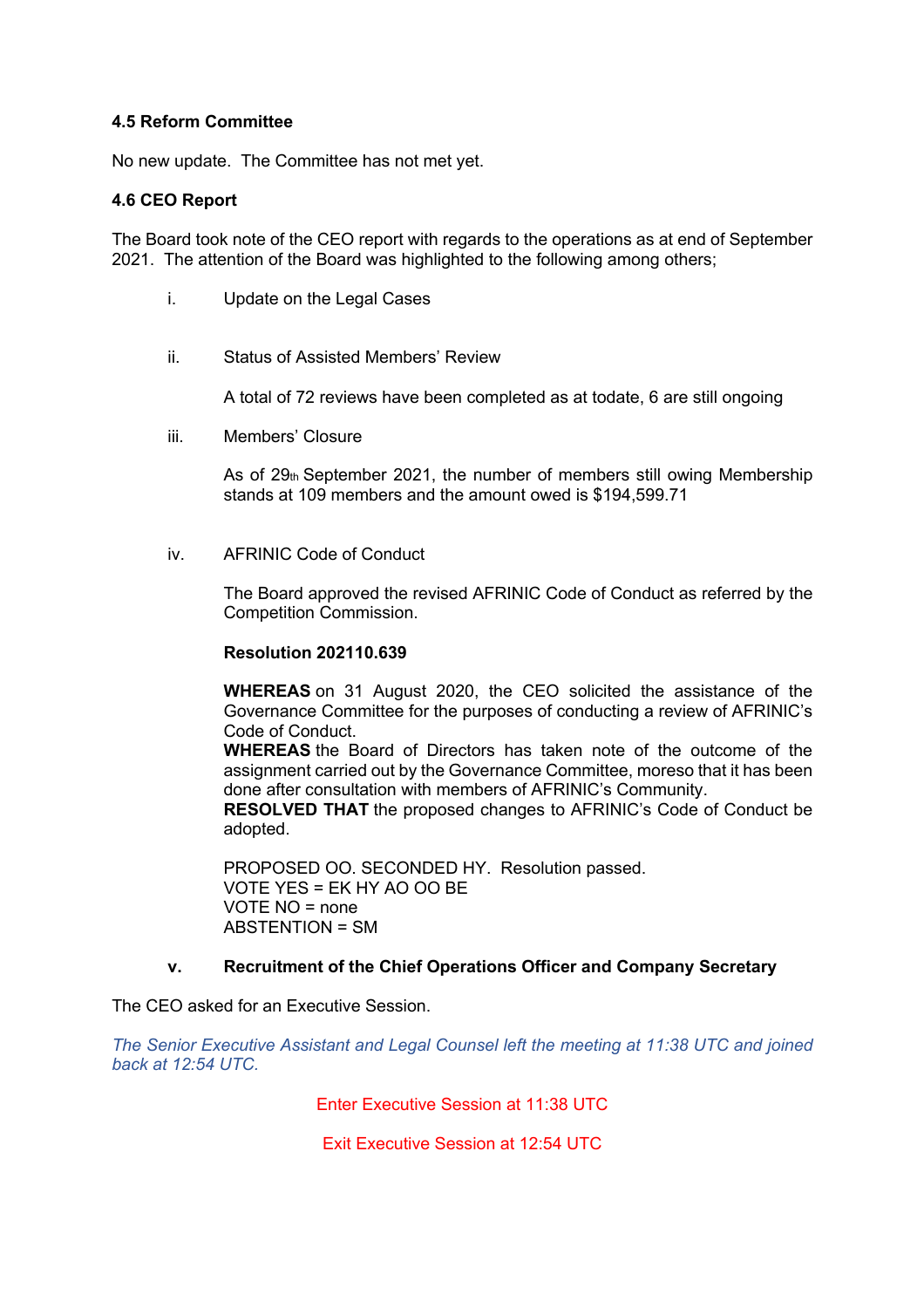The Chair summarised that the Board discussed the recruitment of the Chief Operations Officer.

**Action Item 202110.01 :** The Chair to discuss with the candidates for the COO position.

**Action Item 202110.02:** The Chair to follow up on the recruitment of a Company Secretary .

## **4.7 Chair Update**

The Chairman made his report to the Board. He informed that the Council of Elders have recommended Dr Christian Bope to be appointed as member of the Recall Committee.

## **5.0 Correspondence**

## **5.1 - Email from Noah Maina dated 24 Sep 2021**

The Chair informed that he has been receiving feedback from Members on AFRINIC and noted a lot of misinformation on the company, including the email from Noah Maina. The CEO apprised the Board that a letter will be sent shortly to the Members to provide clarification on the misinformation campaign ongoing and there are also webinars sessions being organised with different stakeholders.

## **6.0 Letter from Competition Commission dated 13 Sep 2021**

The Board took note of the meetings held with the Competition Commission.

## **7.0 Appeal Committee**

The Board constituted the Appeal Committee.

## **Resolution 202110.640**

**WHEREAS** the Board of Directors has taken note of the need to reconstitute the PDWG Appeal Committee and appoint 5 members in terms of Section A (1) of its Terms of Reference Version 4 dated 23 August 2021;

**WHEREAS** a Call for Volunteers was initiated on 24 August 2021 and several community members expressed their interests to serve on the PDWG Appeal Committee;

**WHEREAS** the Board of Directors have considered the expression of interests received from members of its Community to serve on the PDWG Appeal Committee;

### **RESOLVED** that:

The PDWG Appeal Committee be composed of:

- 1. Mrs Wafa Dahmani, as representative of the NRO Number Council / Address Supporting Organisation from the AFRINIC region;
- 2. Mr Lucky Masilela, in his capacity as former director of AFRINIC;
- 3. Mr Ali Hussein, as representative of the Governance Committee
- 4. Dr Sami Salih, in his capacity as former PDWG Chair;
- 5. Mr Janvier Ngnoulaye, in his capacity as an active participant of the PDWG.

The aforesaid committee, as composed, be constituted with immediate effect and shall remain in place until 31 December 2021.

Thereafter, the Appeal Committee shall be reconstituted in accordance with Terms of Reference Version 4 dated 23 August 2021.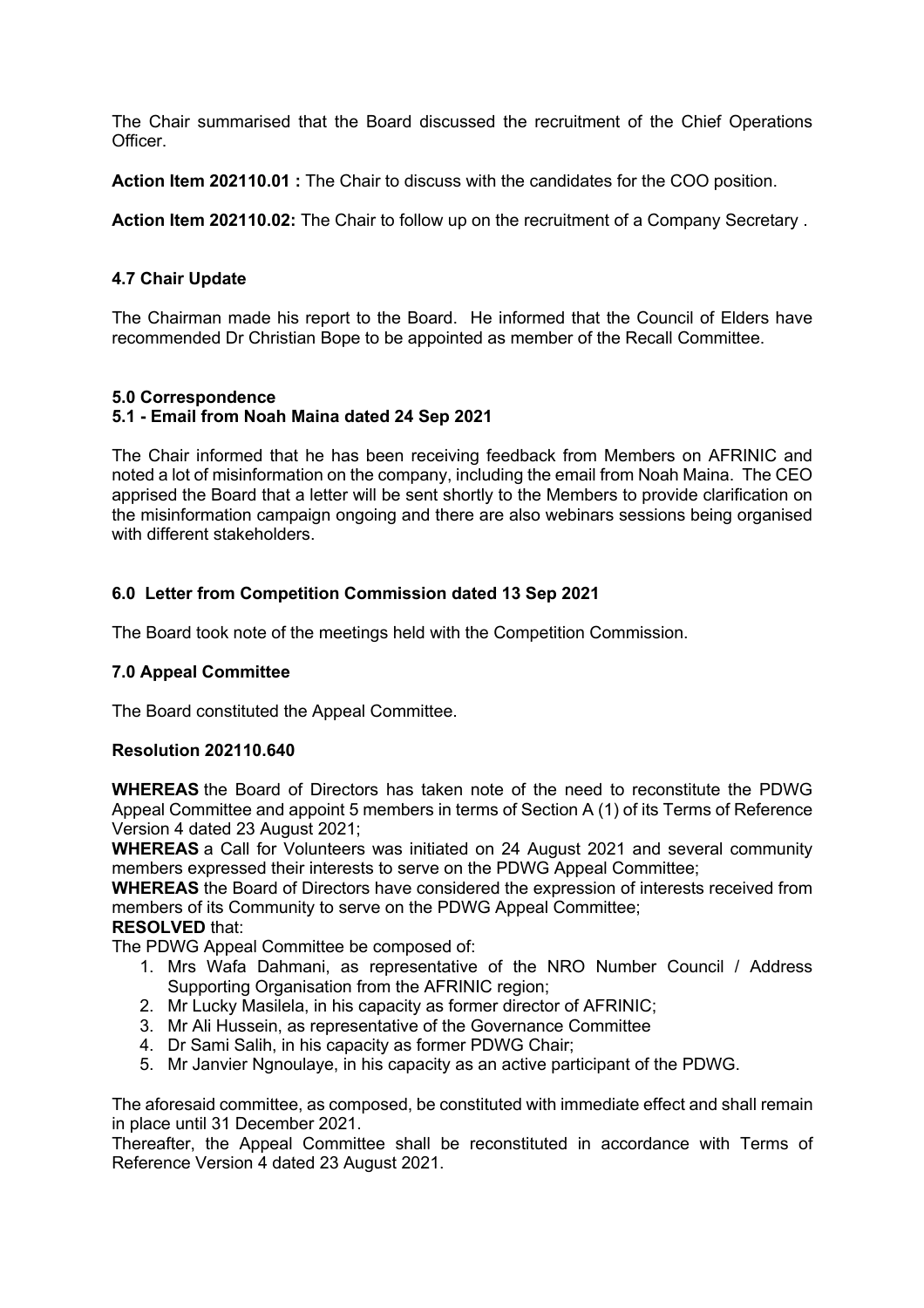Proposed HY. Seconded BE. Resolution passed.

Vote Yes = SM BE AO HY Vote  $No = FK$   $OO$  AA Abstention = None

### **8.0 Recall Committee**

The Board took note of the board paper on the Recall Committee and resolved to constitute the Recall Committee.

### **Resolution 202110.640**

WHEREAS, on 26 July 2021 the Board of Directors received a request to recall the PDWG Co-Chairs;

RESOLVED to appoint a Recall Committee pursuant to section 3.5(3) of its Consolidated Policy Manual;

FURTHER RESOLVED that:

(a) a Recall Committee be hereby appointed and that same shall be composed of three members made up as follows:

- 1. Dr Christian D. Bope
- 2. Mr Haitham El-Nakhal
- 3. Dr Ousmane Ly

and Mr Craig Ng, General Counsel APNIC as Observer;

(b) That the role and responsibility of the aforesaid committee shall be to investigate the circumstances of the justification for the recall request and determine the outcome thereof.

(c) That upon the completion of the present assignment, the Recall Committee shall cause its report to be published on the Resources Policy Development mailing list

Proposed BE Seconded AO. resolution passed VOTE YES = SM HY EK AO BE OO VOTE NO Abstention AA

#### **9.0 Policy submitted for ratification**

The Board took note that there is an appeal filed against the Policy Proposal RPKI ROAs for Unallocated and Unassigned AFRINIC Address Space ", AFPUB-2019-GEN-006-DRAFT03, which has been submitted for ratification. The Board decided to put on hold the ratification pending the outcomes of the Appeal Committee on the policy.

## **10.0 Casual Vacancy - South African Region Seat**

The Board took note of the Board Paper with regards to the casual vacancy for Seat 5 – Southern Africa on the Board and the tenure till the next AGMM. The Board assigned the task to the Audit Committee to look into the matter and report to the Board.

**Action Item 202110.03:** The Audit Committee to look into the Casual Vacancy – Seat 5 Southern Africa and report to the Board.